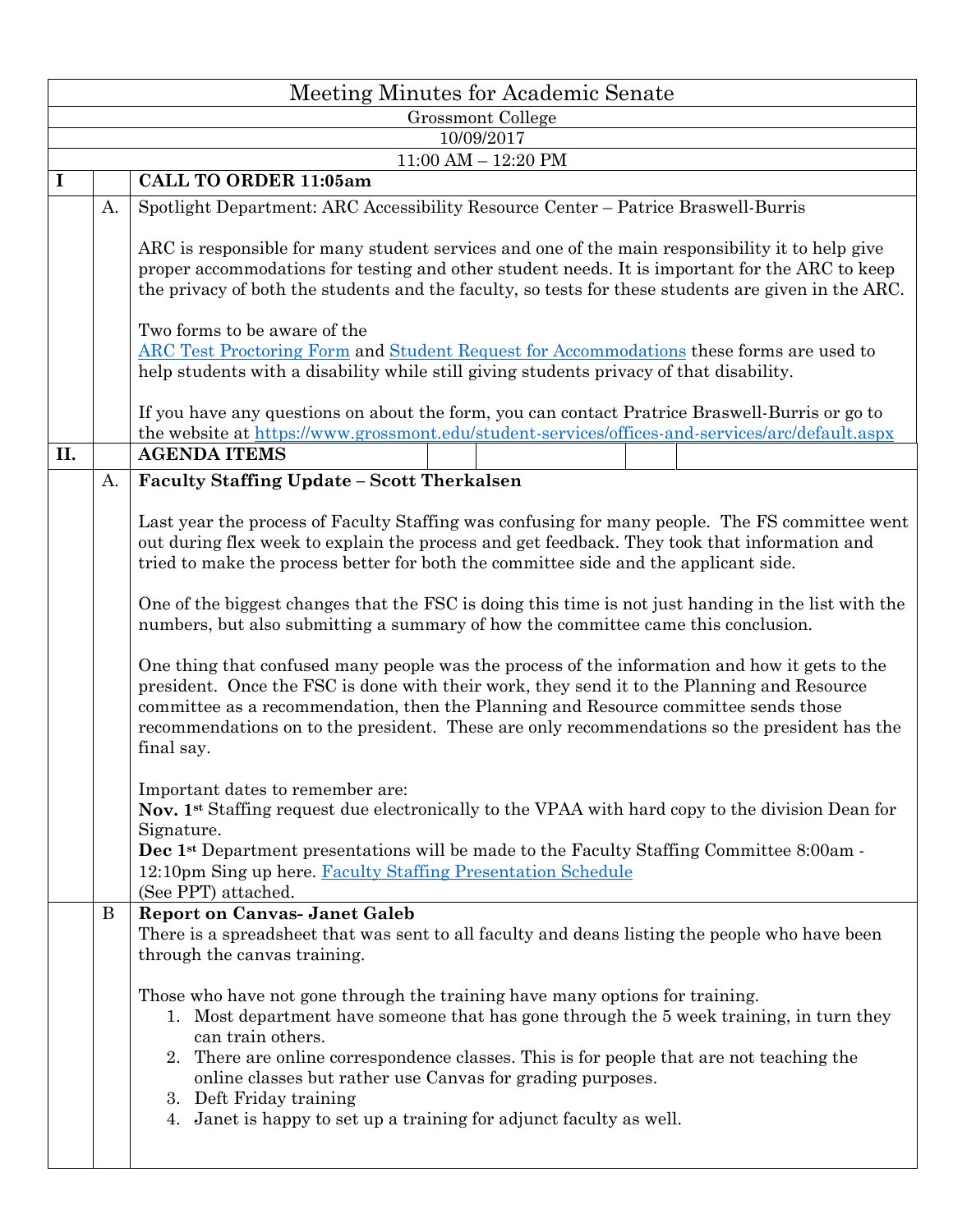| $\mathbf C$ | <b>UPDATES</b> from Chair                                                                                                                                                                                                                                                                                                                                                                                                                                                                                                                                                                                                               |  |  |  |  |  |
|-------------|-----------------------------------------------------------------------------------------------------------------------------------------------------------------------------------------------------------------------------------------------------------------------------------------------------------------------------------------------------------------------------------------------------------------------------------------------------------------------------------------------------------------------------------------------------------------------------------------------------------------------------------------|--|--|--|--|--|
|             | <b>Construction Plan-from Prop B.</b><br>Cost escalation is causing some of the construction project to be cancelled. The newer projections<br>of how much the construction would cost was off. The original plan is closer to the amount of<br>money projected. They will try and get through as many plans as they can with the budget they<br>have.                                                                                                                                                                                                                                                                                  |  |  |  |  |  |
|             | Spring Scheduling-Judd went over all the details from many committees about strategies to<br>capitalize on enough courses for students, efficiency in room scheduling, and improved the<br>faculty schedules. Some of those details are below:<br>- Spring 2018 Scheduling Conversation                                                                                                                                                                                                                                                                                                                                                 |  |  |  |  |  |
|             | In response to missing our base FTES allocation targets in 16/17, and the subsequent softening                                                                                                                                                                                                                                                                                                                                                                                                                                                                                                                                          |  |  |  |  |  |
|             | of enrollments further moving us away from our 17/18 targets, the need to cut costs is a reality.                                                                                                                                                                                                                                                                                                                                                                                                                                                                                                                                       |  |  |  |  |  |
|             | • budget allocation task force designated to cut \$1.25 million of ongoing funds from the<br>budget. That task force has a target completion of mid October. While they have an<br>aggressive schedule to work fast to identify those cuts, they've met once or twice, and the<br>next two meetings have been cancelled.                                                                                                                                                                                                                                                                                                                |  |  |  |  |  |
|             | • Further efforts are being made regarding scheduling in an attempt to save money (improve<br>productivity, or efficiency), while at the same time growing FTES (making more money).<br>To that end, Katrina and Nabil want to get a better understanding of how scheduling<br>works by meeting with each of the deans and then department chairs to look at section-by-<br>section how the schedule is programmed. Their stated goals included                                                                                                                                                                                         |  |  |  |  |  |
|             | looking for opportunities to consolidate sections of the same course where appropriate to<br>$\bullet$<br>serve the same number of students with less cost                                                                                                                                                                                                                                                                                                                                                                                                                                                                              |  |  |  |  |  |
|             | add more sections of impacted courses                                                                                                                                                                                                                                                                                                                                                                                                                                                                                                                                                                                                   |  |  |  |  |  |
|             | review room utilization to look for opportunities to move high-enrolled sections into<br>rooms with more available seats and lower-enrolled sections into rooms with less seats.                                                                                                                                                                                                                                                                                                                                                                                                                                                        |  |  |  |  |  |
|             | It is important to consider the nature of the demand for each course, as consolidation<br>does not necessarily mean serving the same number of students with less sections.                                                                                                                                                                                                                                                                                                                                                                                                                                                             |  |  |  |  |  |
|             | It is also important to include success and retention as considerations for how we<br>$\bullet$<br>cancel/add sections. If we have a course or program that has big improvements in<br>both, don't we want to keep that going, as those students are more likely to stick<br>around and enroll in another course in a subsequent session?                                                                                                                                                                                                                                                                                               |  |  |  |  |  |
|             | There is opportunity to target-market low enrolled sections that could be serving the<br>$\bullet$<br>same students that otherwise couldn't get into those impacted sections. We're not<br>asking the question enough that is, "What is the nature of the demand?" While<br>students may be "voting with their feet", we certainly don't want uneducated voters<br>heading to the polls having never heard anything about the candidates to choose from.<br>To what extent can we further develop the opportunity to insure that as our students<br>make decisions about what classes to take, they fully understand all of the various |  |  |  |  |  |